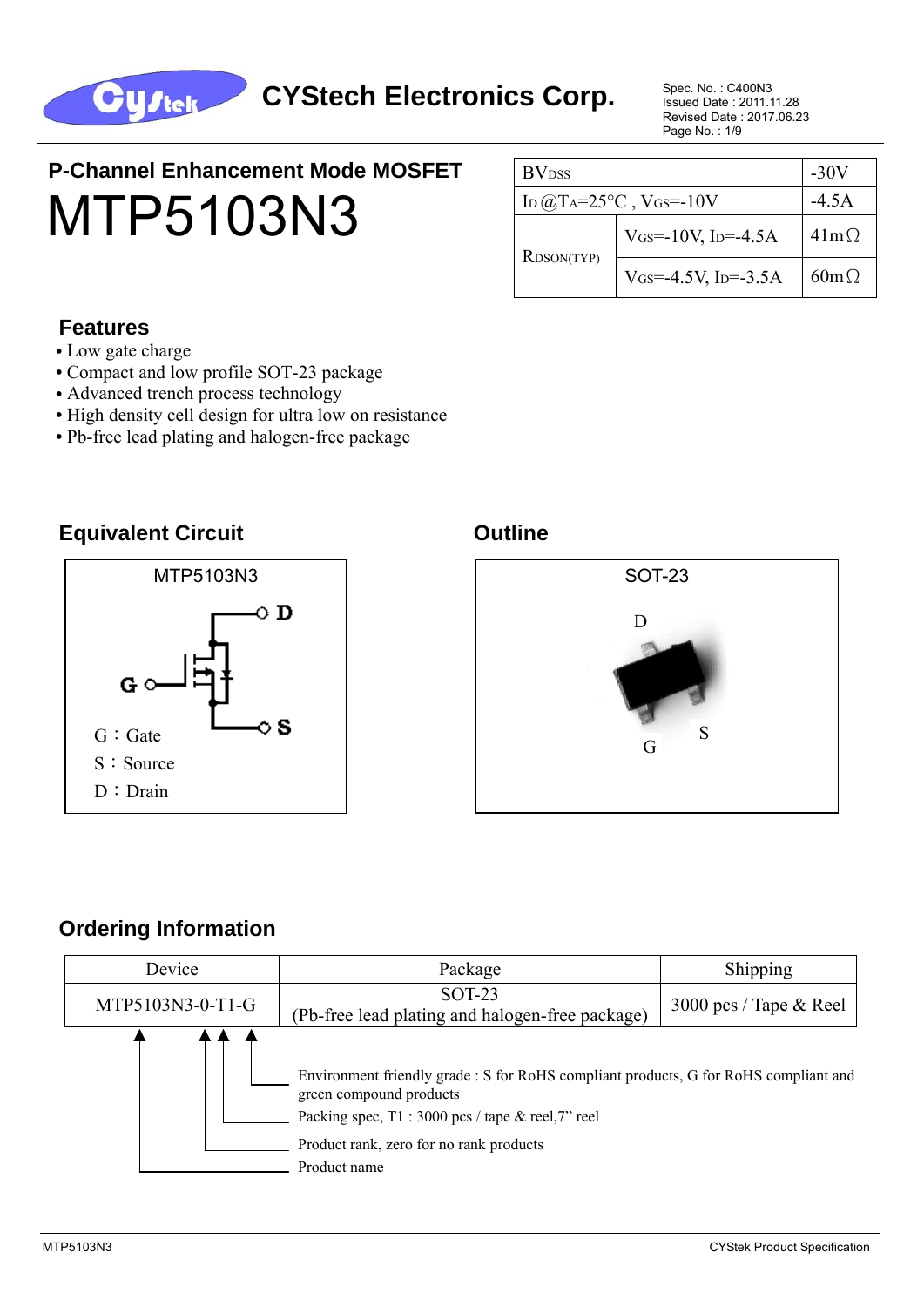

Issued Date : 2011.11.28 Revised Date : 2017.06.23 Page No. : 2/9

#### **Absolute Maximum Ratings** (Ta=25°C)

| Parameter                                           | Symbol                    | Limits                 |         |   |
|-----------------------------------------------------|---------------------------|------------------------|---------|---|
| Drain-Source Voltage                                | $V_{DS}$                  | $-30$                  |         |   |
| Gate-Source Voltage                                 | $V$ <sub>GS</sub>         | $\pm 20$               | V       |   |
| Continuous Drain Current $@T A=25°C$ , VGS=-10V     | $\mathbf{I}_{\mathbf{D}}$ | $-4.5$                 |         |   |
| Continuous Drain Current $@T A = 70°C$ , VGS = -10V |                           | $-3.5$                 | A       |   |
| Pulsed Drain Current @VGS=10V (Notes 1, 2)          | <b>IDM</b>                | $-20$                  |         |   |
| <b>ESD</b> susceptibility                           | <b>VESD</b>               | $600$ (Note 4)         |         |   |
| Maximum Power Dissipation (Note 3)                  | $Ta=25^{\circ}C$          | $P_D$                  | 1.38    | W |
|                                                     | $Ta=75^{\circ}C$          |                        | 0.83    | W |
| Operating Junction and Storage Temperature          | Tj, Tstg                  | $-55 \rightarrow +150$ | $\circ$ |   |

Note : 1. Pulse width limited by maximum junction temperature.

2. Pulse width≤ 300μs, duty cycle≤2%.

3. Surface mounted on 1 in² copper pad of FR-4 board.

4. Human body model, 1.5kΩ in series with 100pF

#### **Thermal Performance**

| Parameter                                                    | Symbo <sub>1</sub> | Lımıt | $-  -$<br>Jnıt     |
|--------------------------------------------------------------|--------------------|-------|--------------------|
| Thermal $\overline{1}$<br>Junction-to-Ambient<br>Resistance. | Rth,ja             | 90    | $\rm ^{\circ}$ C/W |

Note : Surface mounted on 1 in<sup>2</sup> copper pad of FR-4 board, 270°C/W when mounted on minimum copper pad.

#### **Electrical Characteristics (Tj=25**°**C, unless otherwise specified)**

| Symbol                   | Min.           | Typ.                     | Max.      | Unit                    | <b>Test Conditions</b>                                                                      |  |  |  |  |
|--------------------------|----------------|--------------------------|-----------|-------------------------|---------------------------------------------------------------------------------------------|--|--|--|--|
| <b>Static</b>            |                |                          |           |                         |                                                                                             |  |  |  |  |
| <b>BV</b> <sub>DSS</sub> | $-30$          | $\blacksquare$           |           | $\overline{\mathrm{V}}$ | $V$ <sub>GS</sub> =0V, I <sub>D</sub> =-250 $\mu$ A                                         |  |  |  |  |
| $V_{GS(th)}$             | $-1.0$         |                          | $-2.5$    |                         | $V_{DS}=V_{GS}$ , I <sub>D</sub> =-250 $\mu$ A                                              |  |  |  |  |
| IGSS                     | -              | $\overline{\phantom{0}}$ | $\pm 100$ | nA                      | $V$ <sub>GS</sub> = $\pm$ 20V, V <sub>DS</sub> =0V                                          |  |  |  |  |
| I <sub>DSS</sub>         | ۰              | $\overline{\phantom{0}}$ | $-1$      |                         | $V_{DS} = -24V$ , $V_{GS} = 0V$                                                             |  |  |  |  |
| I <sub>DSS</sub>         | ۰              | $\blacksquare$           | $-10$     | $\mu A$                 | $V_{DS} = -24V$ , $V_{GS} = 0V$ , Tj=125°C                                                  |  |  |  |  |
|                          |                | 41                       | 50        |                         | $I_{D} = -4.5A$ , $V_{GS} = -10V$                                                           |  |  |  |  |
| $*$ R <sub>DS(ON)</sub>  |                | 60                       | 70        | $m\Omega$               | $I_D = -3.5A$ , $V_{GS} = -4.5V$                                                            |  |  |  |  |
| $*GFS$                   |                | 4.3                      |           | <sub>S</sub>            | $V_{DS} = -10V$ , I <sub>D</sub> =-4.5A                                                     |  |  |  |  |
| <b>Dynamic</b>           |                |                          |           |                         |                                                                                             |  |  |  |  |
| <b>Ciss</b>              | $\blacksquare$ | 885                      | -         |                         |                                                                                             |  |  |  |  |
| Coss                     |                | 86                       |           | pF                      | $V_{DS} = -10V$ , $V_{GS} = 0V$ , $f = 1MHz$                                                |  |  |  |  |
| <b>Crss</b>              | ۰              | 81                       |           |                         |                                                                                             |  |  |  |  |
| $*_{td(ON)}$             | ۰              | 8                        | -         |                         |                                                                                             |  |  |  |  |
| $*_{tr}$                 | ۰              | 12                       |           |                         | $V_{DS} = -15V$ , I <sub>D</sub> =-1A, V <sub>GS</sub> =-10V, R <sub>D</sub> =15 $\Omega$ , |  |  |  |  |
| $*_{td(OFF)}$            | -              | 30                       |           | ns                      | $R_G=6\Omega$                                                                               |  |  |  |  |
| $*_{\text{tf}}$          |                | 23                       | -         |                         |                                                                                             |  |  |  |  |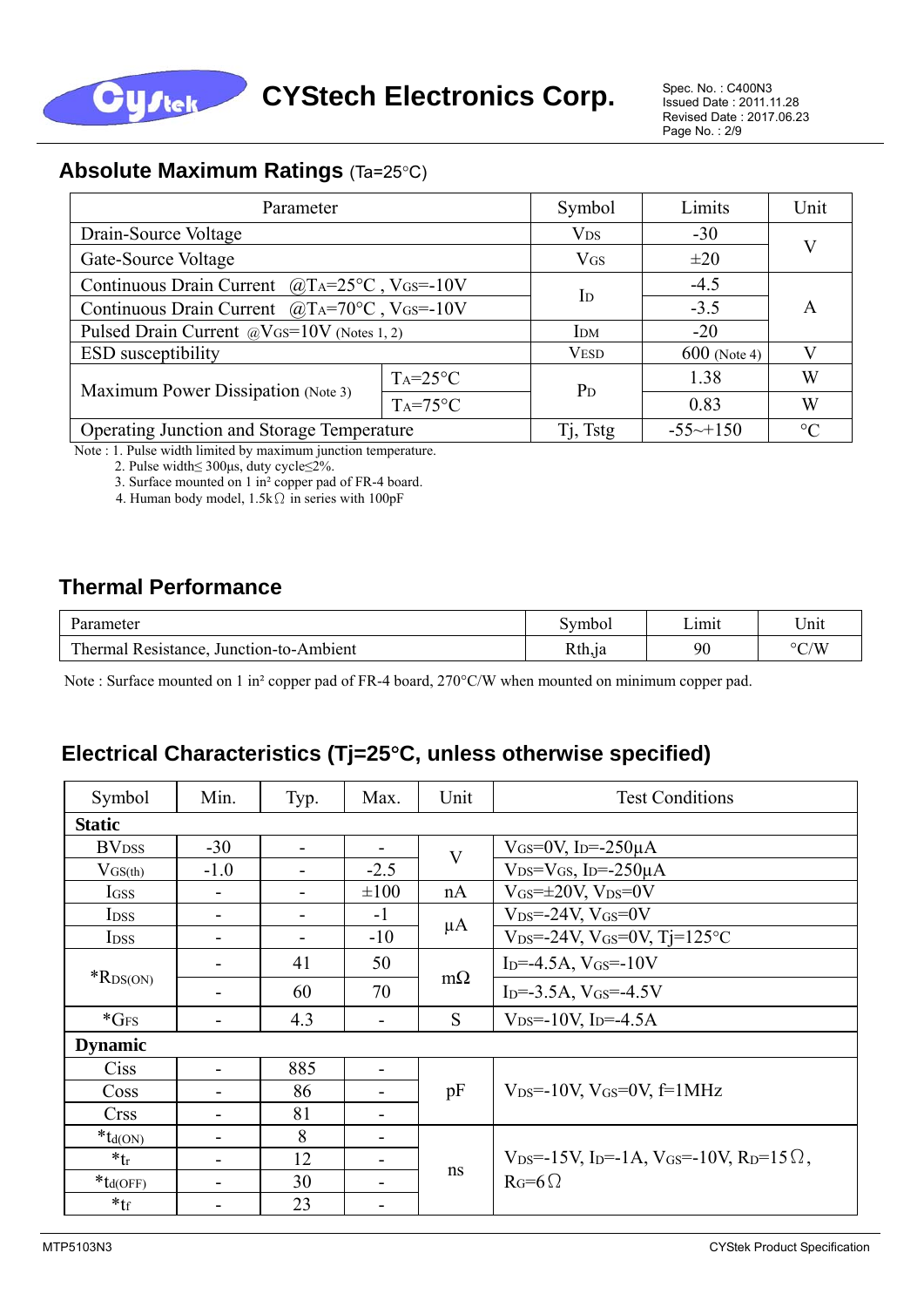

**CYStech Electronics Corp.** 

Issued Date : 2011.11.28 Revised Date : 2017.06.23 Page No. : 3/9

| $^*Qg$                    |   | 15                       |        |    |                                                                     |  |  |  |
|---------------------------|---|--------------------------|--------|----|---------------------------------------------------------------------|--|--|--|
| *Qgs                      |   |                          |        | nC | $\sqrt{V_{DS}}$ =-15V, I <sub>D</sub> =-4.5A, V <sub>GS</sub> =-10V |  |  |  |
| *Qgd                      |   | −                        |        |    |                                                                     |  |  |  |
| <b>Source-Drain Diode</b> |   |                          |        |    |                                                                     |  |  |  |
| $*_{\text{Is}}$           | - | $\overline{\phantom{0}}$ | $-4.5$ |    |                                                                     |  |  |  |
| $*ISM$                    |   | $\overline{\phantom{0}}$ | $-18$  | A  |                                                                     |  |  |  |
| $*V_{SD}$                 |   |                          | $-1.2$ |    | $V$ <sub>GS</sub> = $0$ V, I <sub>S</sub> = $-1$ A                  |  |  |  |
| $*$ trr                   |   | 32                       |        | ns | $I_F = -4.5A$ , $dI_F/dt = 100A/\mu s$                              |  |  |  |
| $*Orr$                    |   | 13.5                     |        | nC |                                                                     |  |  |  |

\*Pulse Test : Pulse Width ≤300µs, Duty Cycle≤2%

#### **Recommended Soldering Footprint**

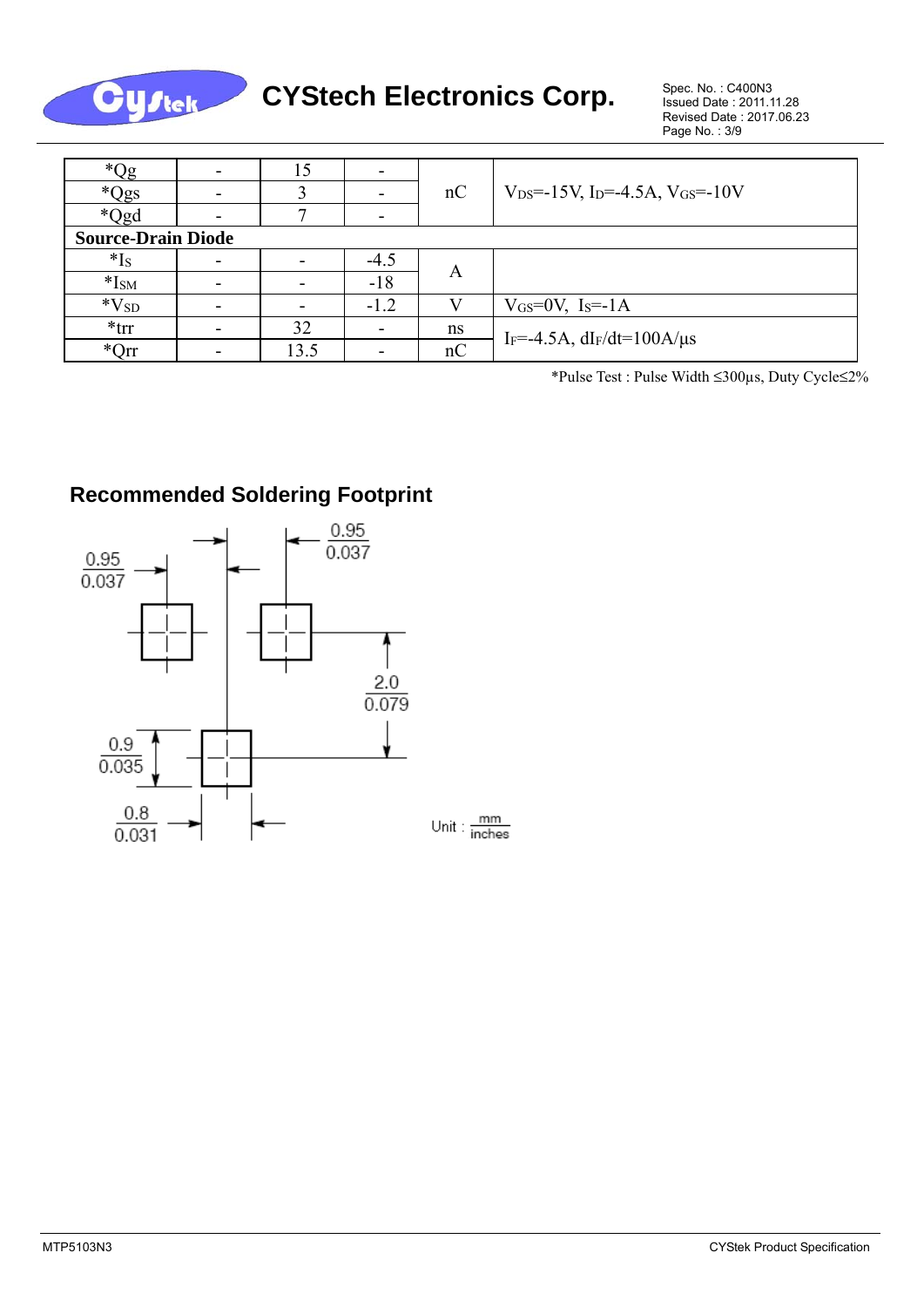

Issued Date : 2011.11.28 Revised Date : 2017.06.23 Page No.: 4/9

#### **Typical Characteristics**

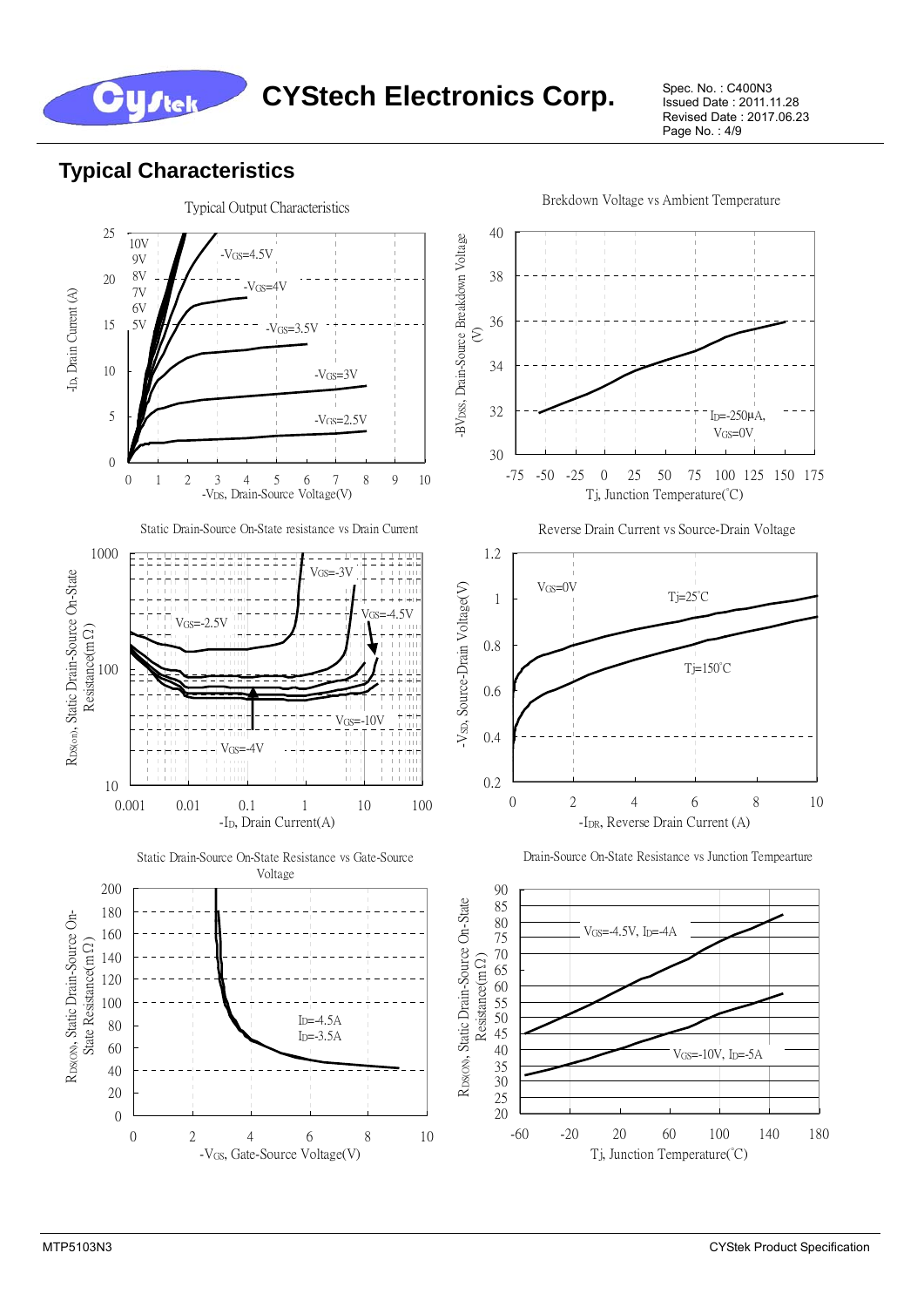

Issued Date : 2011.11.28 Revised Date : 2017.06.23 Page No. : 5/9

#### **Typical Characteristics(Cont.)**

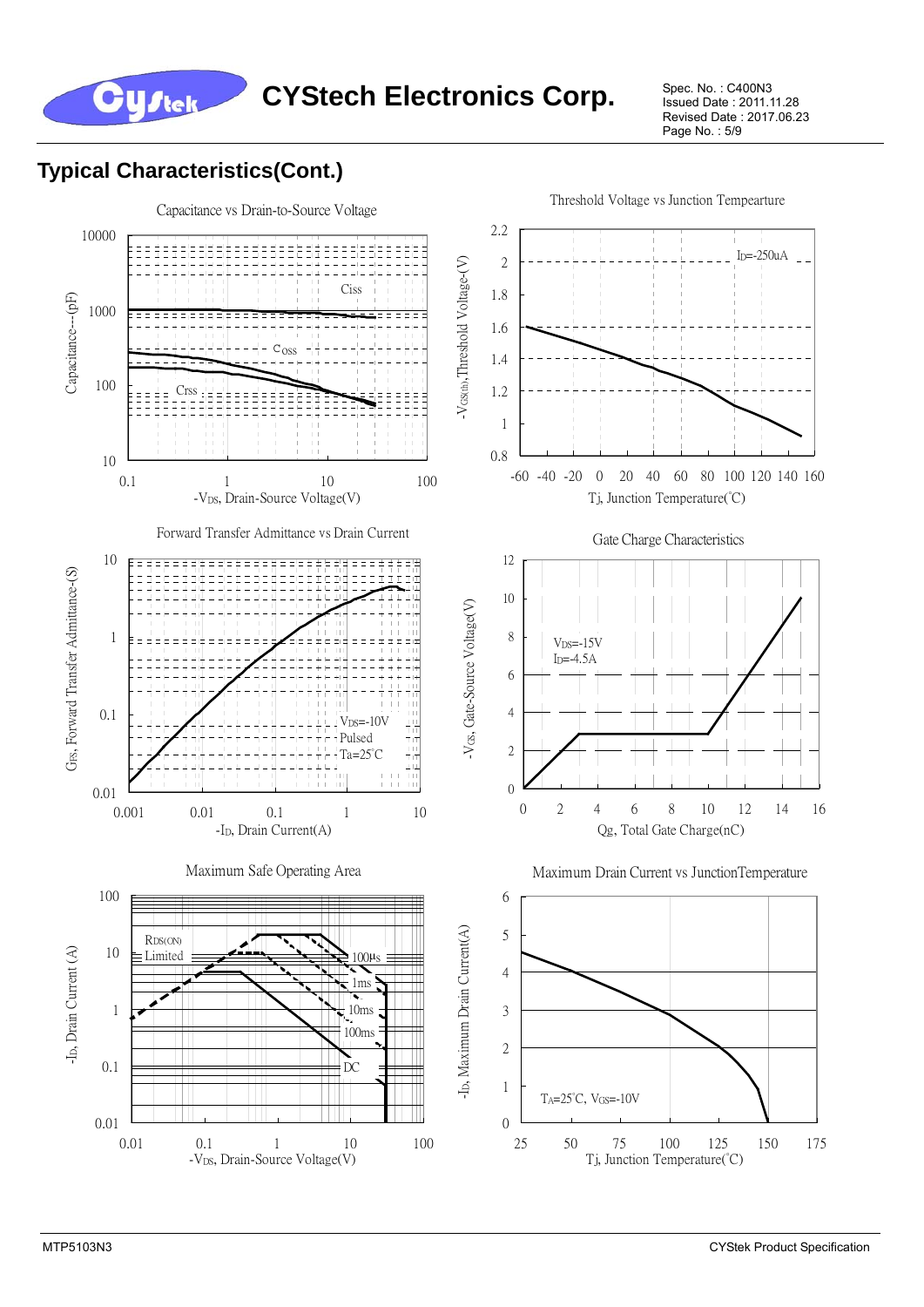

Spec. No.: C400N3<br>Issued Date: 2011.11.28 Revised Date : 2017.06.23 Page No.: 6/9

### **Typical Characteristics(Cont.)**





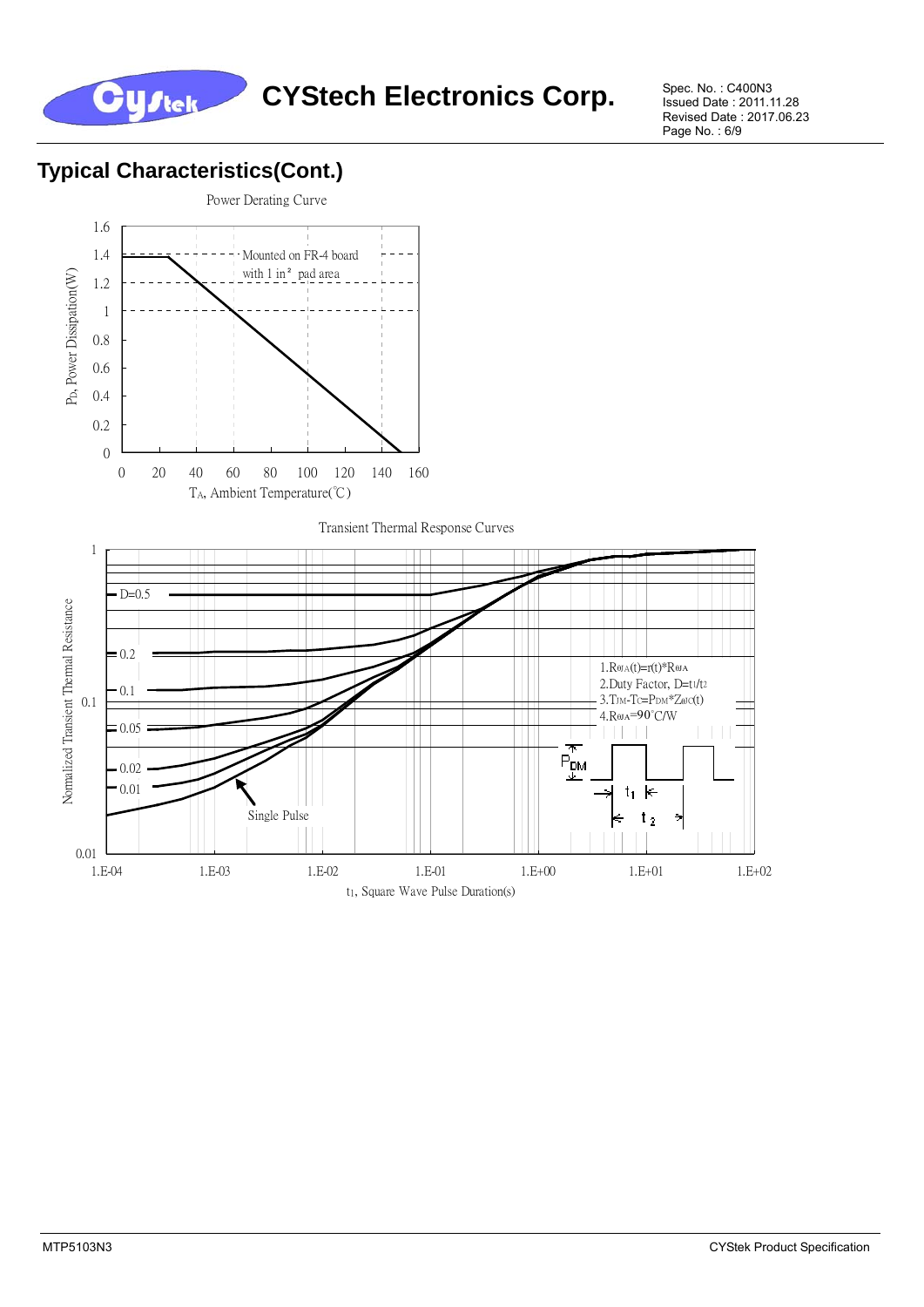

Issued Date : 2011.11.28 Revised Date : 2017.06.23 Page No. : 7/9

#### **Reel Dimension**



#### **Carrier Tape Dimension**

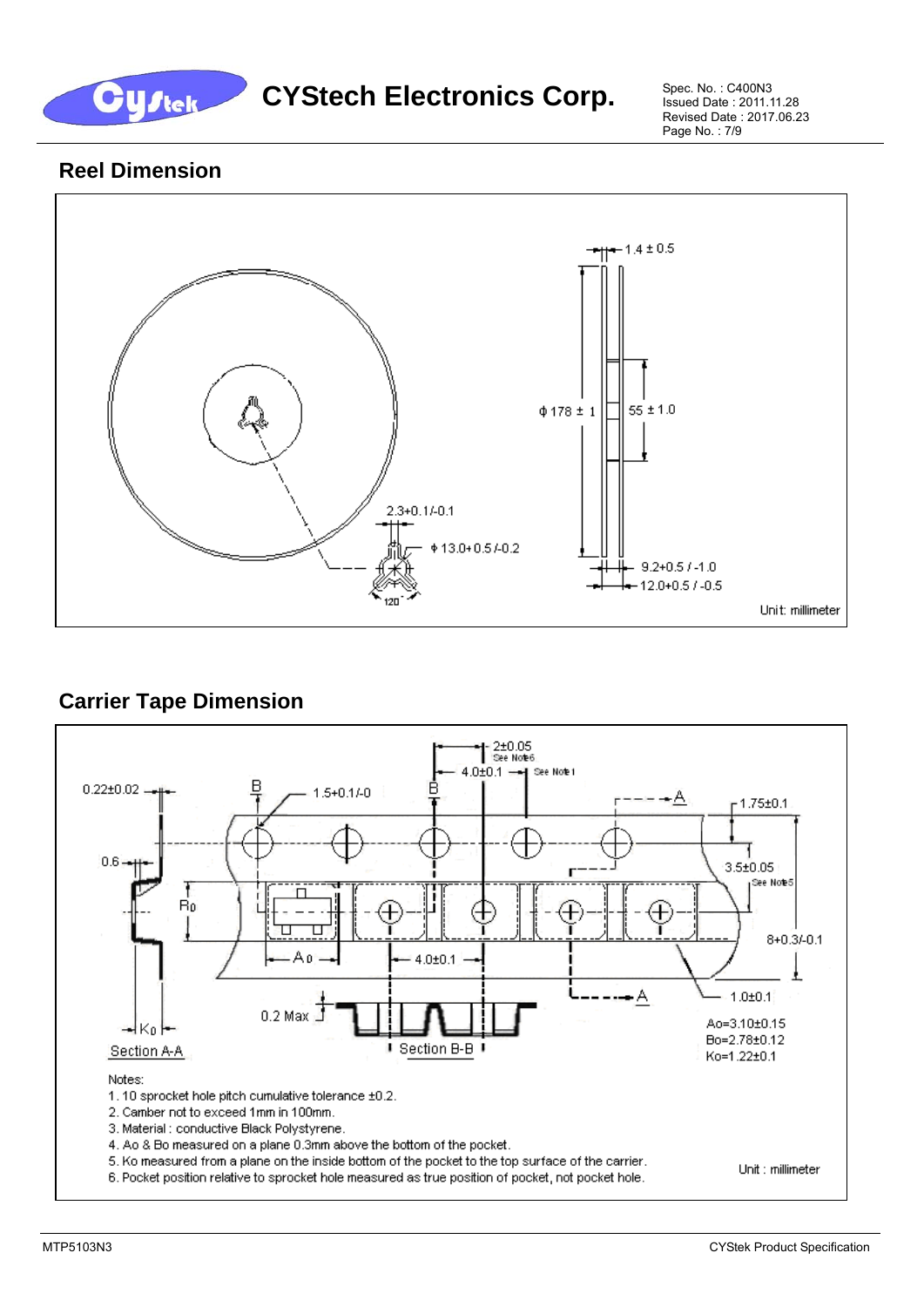

#### **Recommended wave soldering condition**

| Product         | Peak Temperature | <b>Soldering Time</b> |  |  |
|-----------------|------------------|-----------------------|--|--|
| Pb-free devices | 260 +0/-5 °C     | $5 + 1/ - 1$ seconds  |  |  |

#### **Recommended temperature profile for IR reflow**



| Profile feature                                             | Sn-Pb eutectic Assembly   | Pb-free Assembly          |
|-------------------------------------------------------------|---------------------------|---------------------------|
| Average ramp-up rate<br>(Tsmax to Tp)                       | $3^{\circ}$ C/second max. | $3^{\circ}$ C/second max. |
| Preheat                                                     |                           |                           |
| -Temperature Min(Ts min)                                    | $100^{\circ}$ C           | $150^{\circ}$ C           |
| -Temperature Max(Ts max)                                    | $150^{\circ}$ C           | $200^{\circ}$ C           |
| $-Time(ts \ min to ts \ max)$                               | 60-120 seconds            | 60-180 seconds            |
| Time maintained above:                                      |                           |                           |
| $-Temperature(TL)$                                          | $183^{\circ}$ C           | $217^{\circ}$ C           |
| $-$ Time (t <sub>L</sub> )                                  | 60-150 seconds            | 60-150 seconds            |
| Peak Temperature(T <sub>P</sub> )                           | 240 +0/-5 °C              | 260 +0/-5 $\degree$ C     |
| Time within $5^{\circ}$ C of actual peak<br>temperature(tp) | 10-30 seconds             | 20-40 seconds             |
| Ramp down rate                                              | 6°C/second max.           | 6°C/second max.           |
| Time 25 $\degree$ C to peak temperature                     | 6 minutes max.            | 8 minutes max.            |

Note : All temperatures refer to topside of the package, measured on the package body surface.